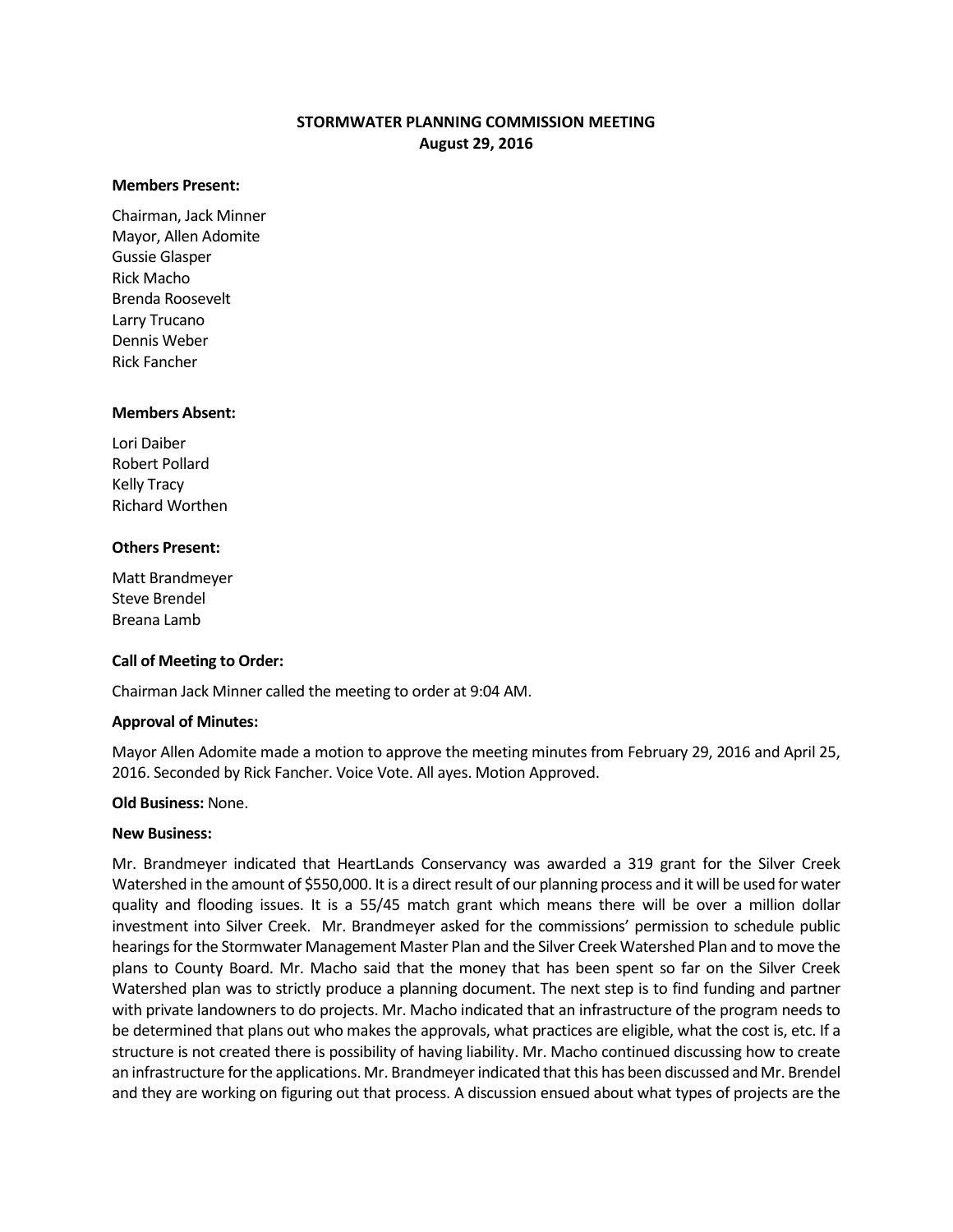most beneficial with the use of the grant money. Chairman Minner asked what the plans are for the grant money and Mr. Brandmeyer indicated that HeartLands Conservancy will be administering the grant money and there are hopes that Madison County Planning & Development can be involved. A discussion ensued about the match funds with the grant money. Mr. Brandmeyer discussed the process for the public hearing regarding the Stormwater Management Master Plan and the Upper Silver Creek Watershed Plan. The public hearing will occur at the next Stormwater Management Commission meeting on October 31st.

Mr. Brendel provided an update on the Cahokia Creek Watershed Plan. The Army Corps of Engineers is about halfway through their water source inventory and it should be finished by the end of November. Heartlands Conservancy is working on reviewing the best management practices and things that could be used to address the issues that came out of the inventory and public comment. Open houses and Stakeholder meetings have already occurred. Mr. Brandmeyer indicated that the process is to identify the issues and start to put it on maps as critical issues and start developing the projects and solutions to the issues. Mr. Brendel stated it will be the same processes as the Silver Creek Watershed Plan where there will be a list of 20 high priority to issues within the watershed.

Mr. Brendel indicated that Madison County Planning & Development is in the process of starting the next watershed plan which is the American Bottoms Watershed Plan. The County Board approved a cost share program that will enable the Corps of Engineers to do the water inventory. Mr. Brendel stated that the goal is to keep starting a new watershed plan every year. Public comment has already started for the American Bottoms with MESD, Pontoon Beach, Granite City, etc. Mr. Brandmeyer indicated that the public outreach will be broadcasted in the newspapers. Mr. Brendel indicated to Mr. Fancher that the next open house meeting will be in Granite City at the Township and Pontoon Beach. Mr. Brendel indicated they are going to try to reach out to everyone who is within the watershed area.

Mr. Brandmeyer indicated that the Ecological Restoration Plan will be incorporated into the American Bottoms Plan. The hydrological analysis was conducted a few years ago as well. The model behind the analysis will be used by the Corps to indicate where the issues are and how to address them. Mr. Fancher indicated that he met with the Corps about the Long Lake issue and the Corps and Juneau worked together to try and solve issues and some work is happening currently, such as, adding additional pipes under Route 162 because that area is the bottle neck. Mr. Brendel indicated that is a known fact that the bottle neck is a part of the problem. There has been discussion with Juneau about this location previously.

Mr. Brandmeyer asked Mr. Fancher to update on Horseshoe Lake Road. Mr. Fancher indicated that they have met with the Corps, Director of IDNR, and Water Resources. They indicated they dropped Horseshoe Lake to 402 depth. Mr. Fancher indicated that they are getting mixed information on what the depth of Horseshoe Lake should be. Mr. Fancher continued to discuss the issues with the depth of Horseshoe Lake. A discussion ensued about Horseshoe Lake and Lake Drive project. Mr. Brandmeyer indicated that these projects will help alleviate some issues but it will not solve the problem. Mr. Brandmeyer indicated work had been done to determine how the water travels and it ultimately ends up in a channel that MESD maintains. They had budgeted projects to help increase the capacity of the channel and provide more relief for Long Lake. The project was not completed because the landowner, Charlie Laymen, did not want to sign easements in order to finalize the project. Mr. Brendel stated that the attitude has changed towards the easements over the past few years. Mr. Brandmeyer stated that the conclusion of this issue was to dredge Horseshoe Lake, which would be about a \$5 million dollar project. The larger issue is what to do with the silt and the pollutants. A discussion ensued bout the dredging of Horseshoe Lake.

Mr. Brandmeyer stated that the Silver Creek Watershed Plan is finished, the Cahokia Creek Watershed Plan is almost halfway completed, and they are working on the start-up of American Bottoms Watershed Plan. The next big plan is Wood River Creek which includes Bethalto which had significant issues a few weeks ago. Madison County is seeking a partnership with the Corps and will use HeartLands Conservancy to create the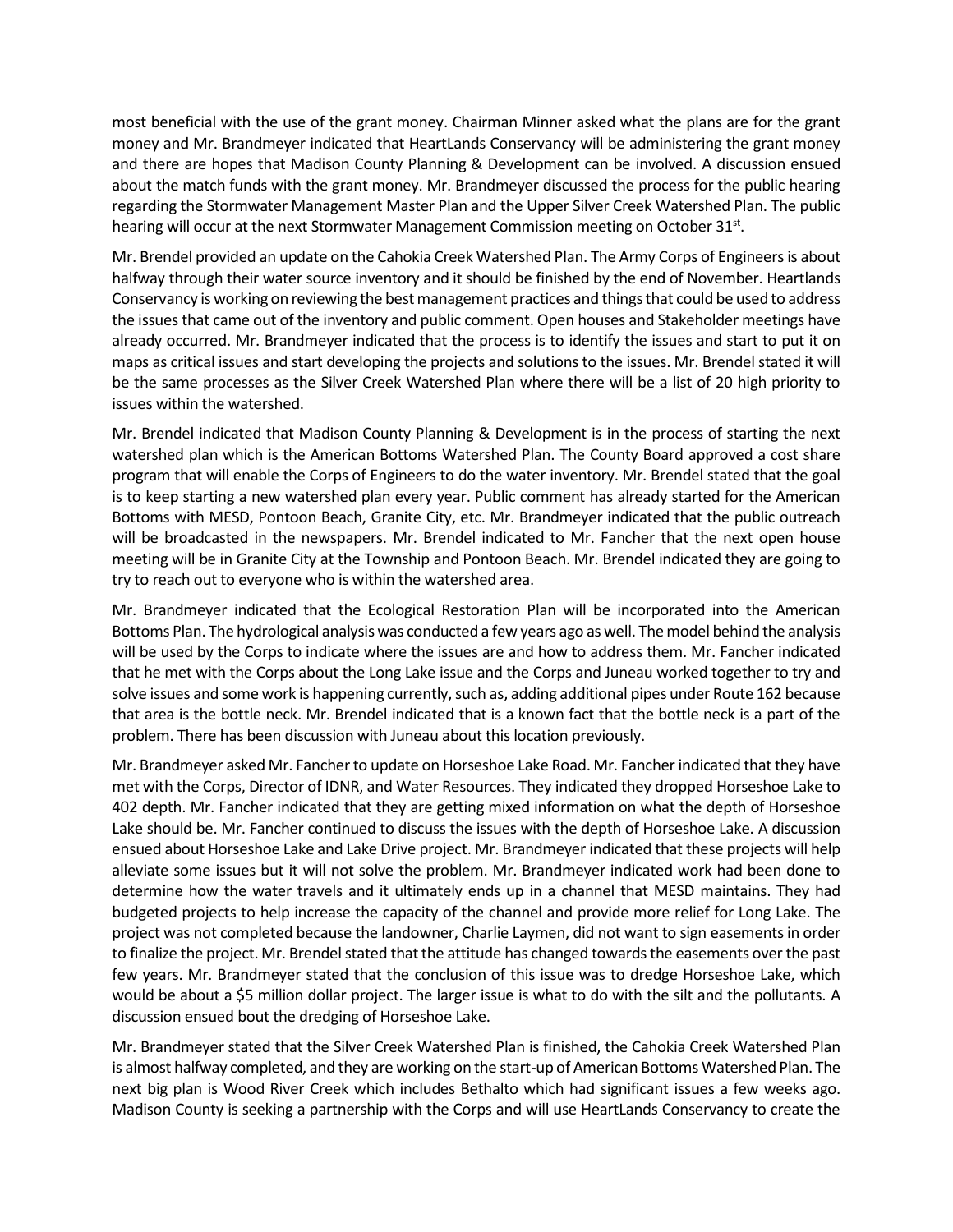plan and it should start in 2018. That will likely conclude all the bigger watershed plans. From there on out, Madison County Planning & Development will not need further assistance from the Corps or the EPA for the other watershed plans, provided Heartlands is available to complete the public engagement and overall planning process. Mr. Brandmeyer stated that East Fork of Silver Creek Watershed, which connects to the Upper Silver Creek Watershed will be next in line after Wood River Creek. He said Highland has already done a lot of the work for this plan. Mr. Brandmeyer stated there will be over 100 projects that will need to be completed after these major watershed plans. If the funding is there to keep doing these plans, they will be completed.

Mr. Fancher stated that MESD was asked by the Corps to be part of a pilot program along with Sacramento, Kansas City, and MESD. They are one of 3 in the pilot program and it is an Emergency Action Program (EAP). They are in the process of determining what would happen if there was a gate break and different scenarios of what the chain of action would be if it were to happen. When the three groups are completed, the program will be a nationwide program. Mr. Fancher continued to discuss the details of the pilot program and how the chain of action will occur. They want to have this program done by the end of the September. Mr. Brandmeyer asked if MESD was going to incorporated Code Red into it and Mr. Fancher indicated that it would be. Mr. Brandmeyer asked if the same plan could be applied to a lake and Mr. Fancher indicated that yes it could and it does currently for every dam in the United States and they are spreading it out to every levee district in the United States. Mr. Fancher indicated that there will be a meeting about this program on September 9<sup>th</sup> at the township building in Granite City.

Mr. Brandmeyer stated that FEMA is continuing with their process to revise the floodplain maps based upon the levee begin recertified. A few years ago, it was based on a de-certified levee so there will be changes to these maps. From what we understand, FEMA is within their initial comment period. They held an open house in July for municipalities to review the maps. Mr. Brandmeyer said that a few communities asked for assistance to look at the maps. As a result, Mr. Brandmeyer sent a letter to all the Mayors inviting them to a meeting to talk about how we respond to the changes of the maps. Mr. Brandmeyer stated that the maps that are proposed right now do not take a lot of things into consideration, including finished floor elevations of existing structures and infrastructure improvements. Mr. Brandmeyer said that not every instance of floodplain expansion will change, but it is worth the effort to see where it can be changed. Mr. Brendel stated that they want to make sure that the information that is coming up out of the maps should be the latest and updated information. Some people may be unhappy about it as some areas have expanded, but there are areas that are also shrinking as the data is better now. Mr. Brandmeyer said that they are also trying to pin point FEMA's timeline for adopting the maps.

Mr. Brendel stated that the FEMA Floodplain maps will be part of the MS4 meeting coming up in a few weeks. They are also dealing with changes for the MS4 general permit. There are now monitoring/sampling requirements and it will only have effect on populations with 25,000 or more. Mr. Brendel stated that there is only a few municipalities that have the population. There will be a new notice of intent with the annual report, it can be phased in within the next five years and is not as immediate change. A lot of it can be visual inspections, there are not requirements that require water samples. MS4 is developing a plan for people who are going to be required to do inspections. It is something that is going to be need to be reported on the annual report, that inspections are being completed. Mr. Brendel stated that they were able to provide a checklist about what is expected. Mr. Brendel continued to discuss the details about the MS4 audits. Mr. Brandmeyer stated that there are 6 components that needs to be addressed in the MS4 audits which are public outreach, post and pre-construction, good housekeeping, illicit discharge, and look at stormwater ordinances.